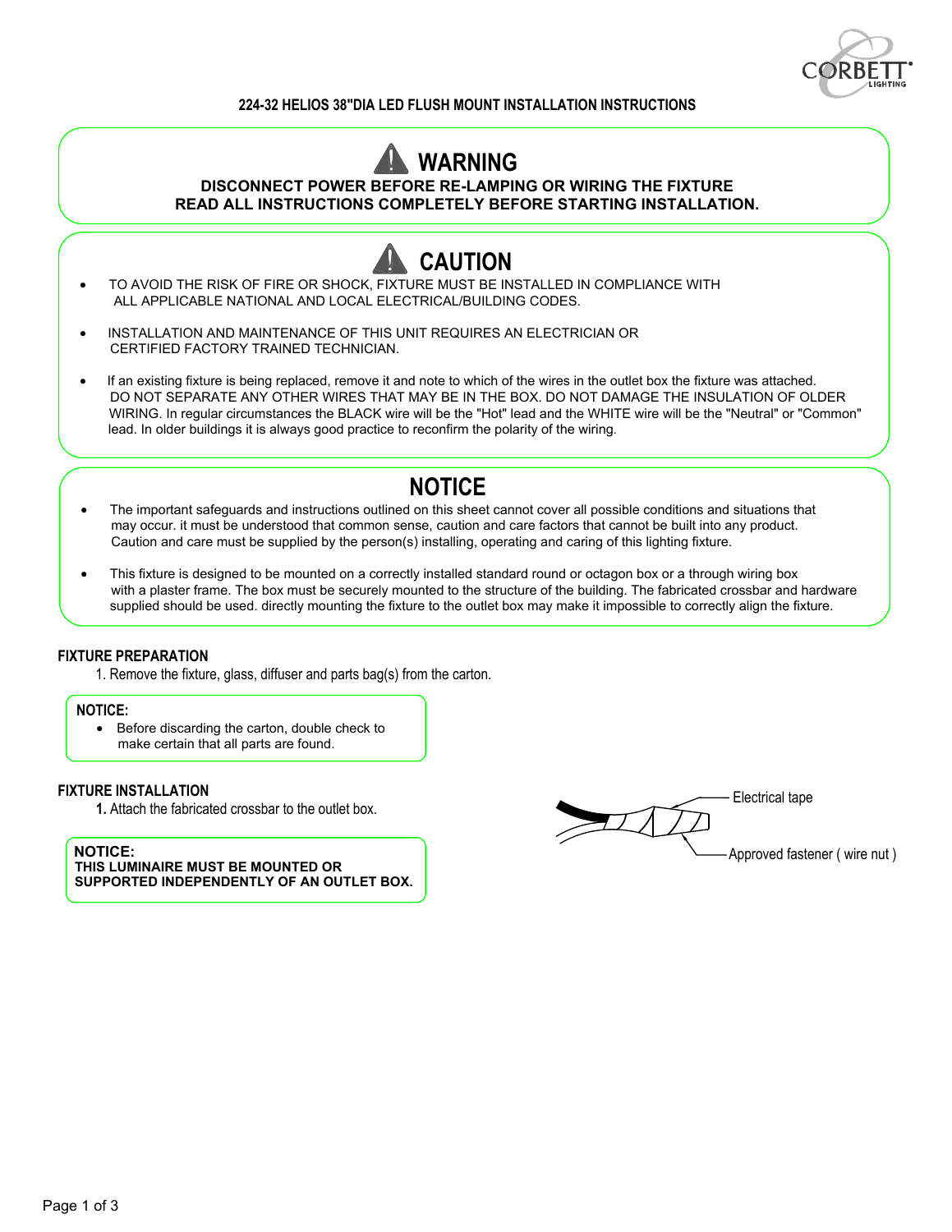- **3.** Thread the studs into the fabricated crossbar. Attach the canopy into the studs then tighten it with barrel nuts.
- **4.** Cut off the excess fixture wire 6'' beyond the canopy. Strip 1/2'' of insulation from the ends of the wire. Twist the wire stands together.
- **5.** Fasten the white fixture lead of the LED Light to the white wire in the outlet box. Fasten the wires together with an approved fastener (wire nut). Starting about 1" below the fastener, tightly wrap the connection with electrical tape so that the connections seals the end of the fastener.

# **WARNING**

 **Make sure that there is no exposed wire or strands that could cause a dangerous short circuit!** 

- **6.** Connect the black fixture lead of the LED Light to the black wire in the outlet box. Fasten the joined wires as in step 5.
- **7.** Place the LED diffuser. (See Figure 2)
- 8**.** Place the glass with glass holder. (See Figure 2)

### **GLASS INSTALLATION**

**A.** Put the twist lock hole aligned to the stud w/ ball nut then carefully rotate the glass counter clockwise.



**9.** Restore power to circuit at breaker or fuse box.